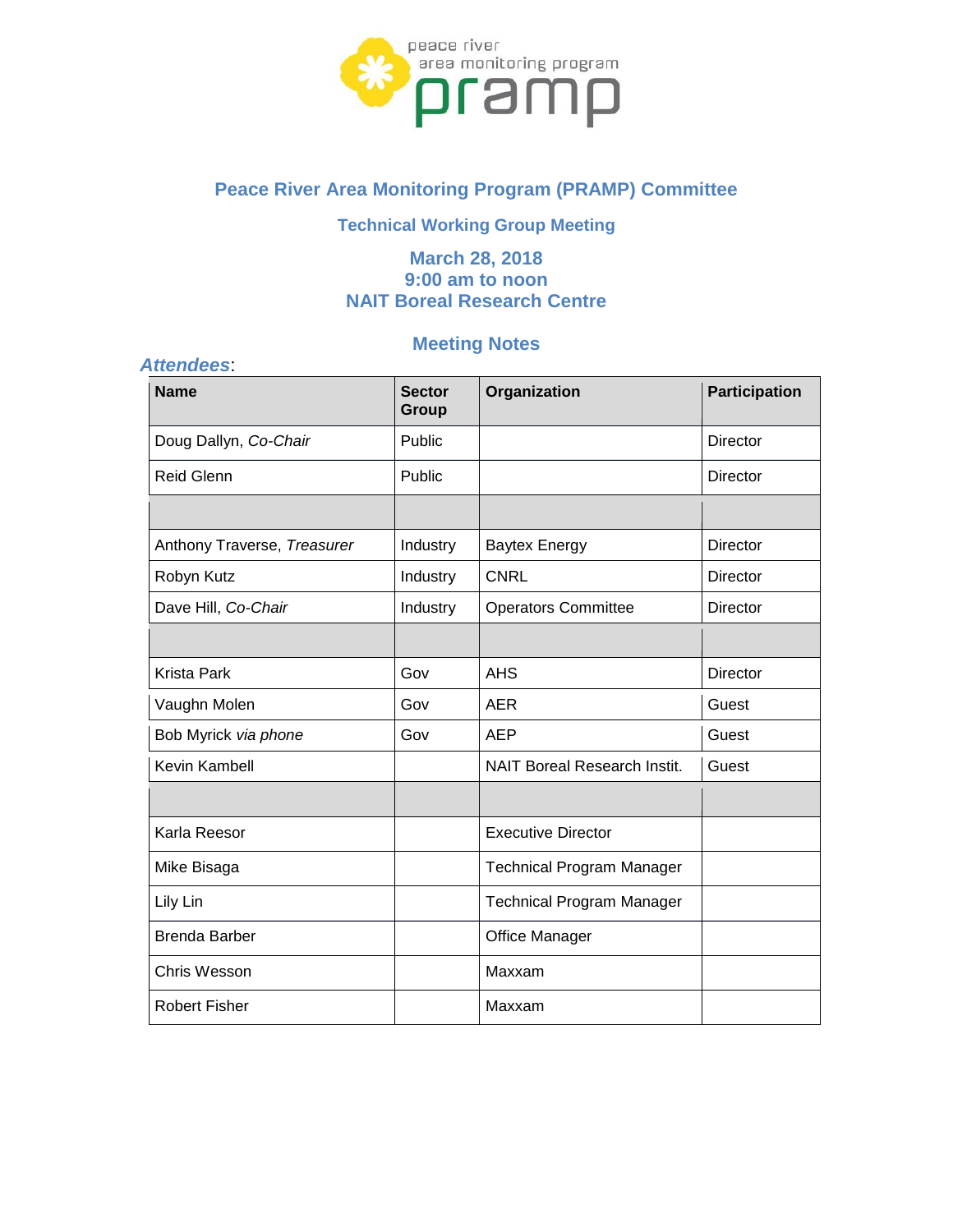Page 2 of 7 PRAMP TWG Meeting Date: March 28, 2018

#### *Regrets:*

| <b>Name</b>                 | <b>Sector</b><br>Group | Organization                   | <b>Participation</b> |
|-----------------------------|------------------------|--------------------------------|----------------------|
| Garrett Tomlinson, Co-Chair | Gov                    | <b>Northern Sunrise County</b> | <b>Director</b>      |
| <b>Cheri Sinclair</b>       |                        | Maxxam                         |                      |
| Adewunmi Adekanmbi          |                        | Maxxam                         |                      |

*These notes are provided as a summary of discussions of the PRAMP Technical Working Group. The views and ideas noted do not necessarily reflect the perspective of each Committee member. Decisions are taken by consensus.* 

**1. Meeting called to order at 9:15 by Mike Bisaga. Introduction to the NAIT Boreal Research Institute by Kevin Kambell.**

### **2. Approve Agenda**

Quality Control Corner – daily spans will be tabled to next meeting; we will use this time for the oilsands aerial monitoring program

#### **Motion to approve the agenda by Doug Dallyn**.

#### **3. Approval of Minutes**

Minutes were provided prior to the meeting. Changes include Item 7 842B not 942B. Burrow should be barrow.

#### **Motion to approve the minutes as amended by Anthony Traverse.**

#### **4. Action Items**

- Maxxam trigger of canisters by Maxxam did one test on the 842 station; received the analysis, have sent the information to Mike Zelensky to plot in database. Bob Myrick can provide the data on background samples. Lab results for blanks will be shared with TWG.
- The drawing for the pressure sensor for the canister system were send to Reid **Glenn**
- Signs and station wraps we have received an initial design. Plan to have 48" x 24" signs to put on the stations and the side of stations. Larger sign at 986; this sign will be 4'x8'. Mike will continue to work on the design and work with Doug Dallyn for placement at station 986.

#### **Action Item: Mike will talk to Bob Myrick about adding the government logo to the signs.**

#### **Action item: Karla and Brenda will research a menu option phone number**

- *Maxxam will trigger the canisters that are set to expire as a test.*
- *Mike will resend the sensor drawings to Reid –* done.
- *Mike will look into a second trigger on canisters related to hydro-carbons.* It is possible to set two triggers on a canister; if one sample (i.e. THC) triggers, the system would have to be reset before another sample could be take (i.e. Methane). Currently triggering on high non-methane hydrocarbons. There is very little correlation between methane and non-methane readings. Canisters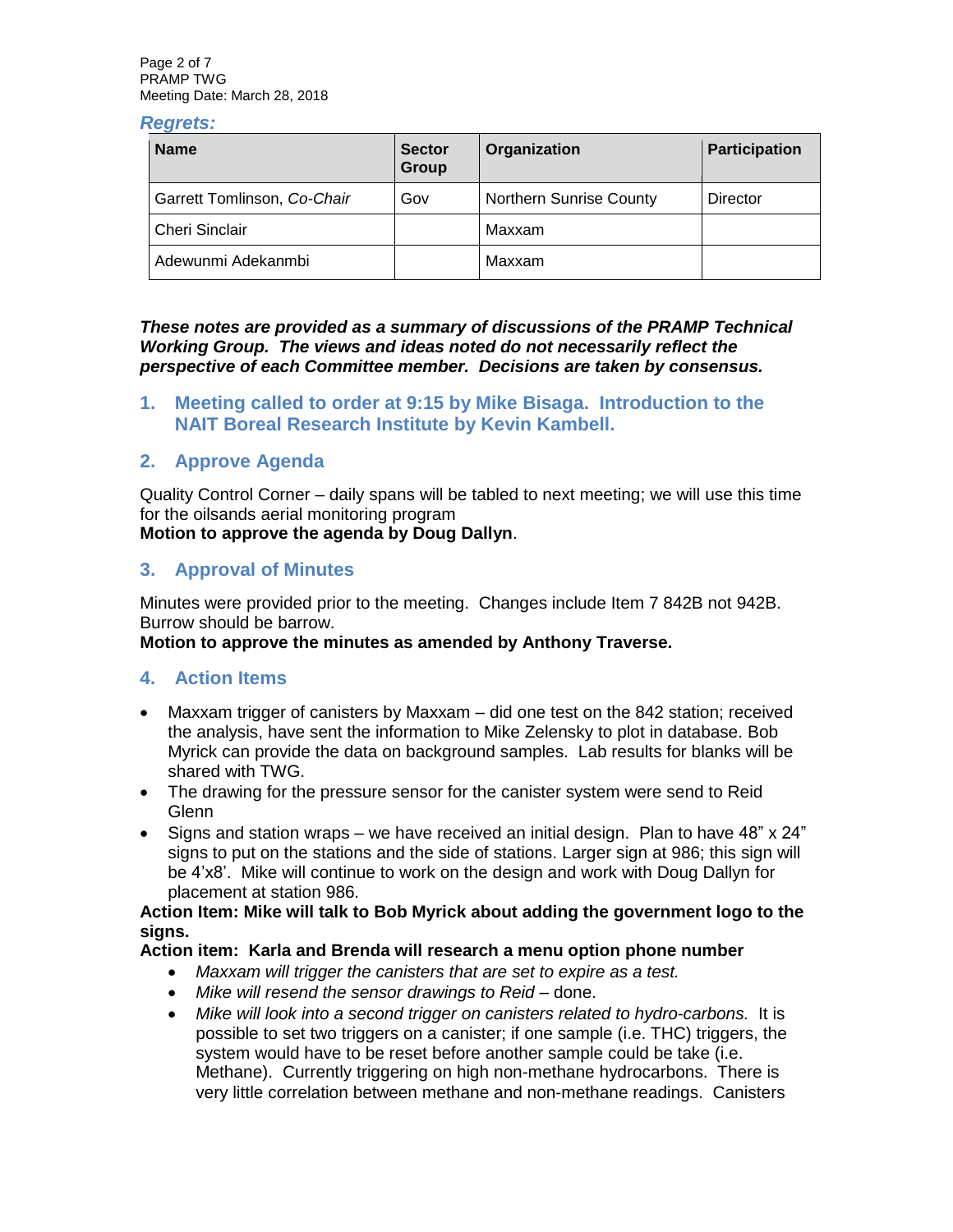Page 3 of 7 PRAMP TWG Meeting Date: March 28, 2018

> used to measure Total Hydro-carbons, that was changed to the methane. Trigger point is set at 0.3ppm for non-methane hydrocarbons. AER has a boreal testing unit that they plan to do more testing with. The unit provides real time concentration levels of methane. Causes of spikes in methane can come from industry, wetlands and livestock. The concentrations of methane do not indicate if they are from industry or naturally occurring.

• *Mike will come back to the TWG with recommendations on reasonable trigger levels* - Mike has put together data on trigger levels, but recommendation will be discussed. We can do a comparison between the background and the methane triggers and determine if the thresholds should be reset.

### **Action Item: Mike will review the history of data and based on conversations today will come back with a recommendation.**

# **5. Canister Sampling Program**

- A document that provided an overview of canister sampling events was reviewed by Maxxam. Review of the events in 2017 and 2018. Eleven events, 4 were not collected properly.
	- $\circ$  July 21 at Reno was not collected; have changed alarm and alert system.
	- o November 12th canister was collected but not sent for analysis. Have implemented procedures to ensure canisters are sent for analysis.
	- o Feb 25 at Reno there was a hardware failure. Have implemented a corrective measure to trigger a sample from expired canisters to test the system.
- Maxxam reviewed off the shelf systems which actively sample the air and force-fill the canister. These systems have natural tie-in and alarming functions but cost about \$20,000 per station.
- All of the canister sampling systems at PRAMP's stations now have a pressure sensor-based alarm. Alarms trip when the pressure changes significantly.
- Updating data loggers in the stations, the new data loggers can send out emails directly. There will be 3 different alert systems in place.
- Mike and Lily currently do not receive any alerts for canister triggers. This is an issue with the Maxxam network; Chris indicated Maxxam is receiving alerts and will continue to investigate how to get them to Mike and Lily.
- Maxxam will get an alert if there is a trigger or a leak. Maxxam noted that there is slight change in the pressure in all of the stations. The pressure change is so minor that does not affect desired amount of sample taken. Validation sample was done at 842 and the vacuum pressure was good.
- Missed and failed opportunities to collected cansiter samples has undermined PRAMP's confidence in the system; Maxxam understands this sentiment and seeks to continuously to improve their procedures.
- The TPMs recommend having a third party audit of the canister system. WBEA has the knowledge and expertise to provide this service and is able to audit the PRAMP program.
- The TMPs recommend a refresher training session for handling the canisters. It was noted that 842 station has a high turnover of individuals who manage the canisters.
- Confirmation of the canisters being changed must be done within one day. Recommend to the board to do a third party audit.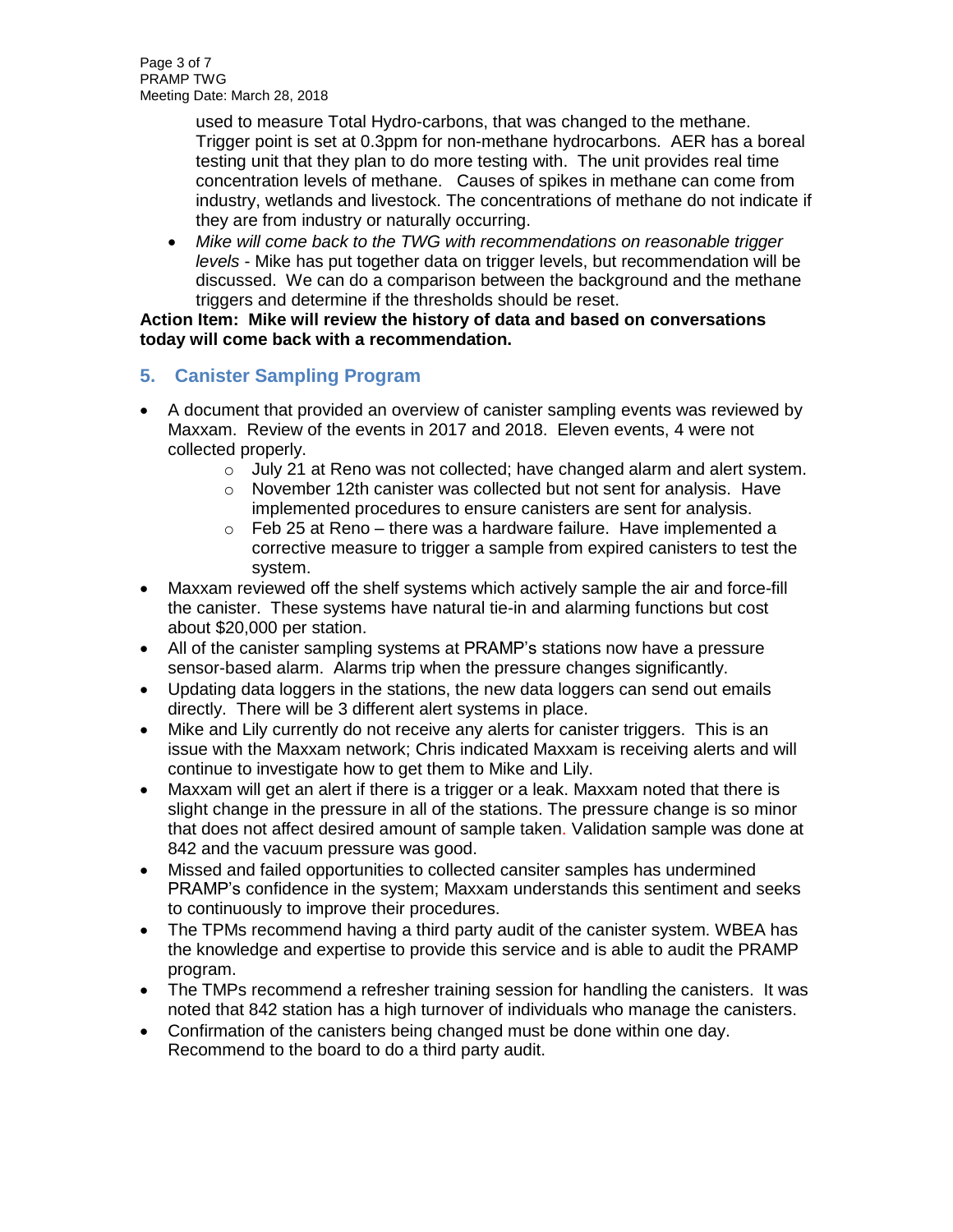Page 4 of 7 PRAMP TWG Meeting Date: March 28, 2018

# **7. Continuous Monitoring Program**

### January Dashboard

Reno

- All compliance parameters were within the guidelines and above 90% uptime
- TRS: Uptime was  $99.5\% = 4$  hrs of downtime. 2 additional zero-span checks (IZS) were performed on Jan 6 and 7 to assess a high span drift (-3 hrs). A full multi-point calibration was completed on Jan 9 to correct the drift. The hour following calibration was discarded due to the analyzer's slow recovery from the post-calibration IZS (-1 hr).
- THC/CH $_4$ /NMHC: Uptime was 97.3% = 20 hrs downtime. Monthly calibration was scheduled for Jan 9, but on arrival the  $N<sub>2</sub>$  (carrier gas) regulator was found to be leaking. The regulator was replaced and the cylinder exchanged. The following calibration failed at low point, likely caused by contamination of the carrier gas by the replacement regulator. Column conditioning ran overnight, followed by a post-repair calibration on Jan 10. Daily QC and the as-found portion of the Jan 9 calibration validate data collected prior to the regulator change. 986B
- All compliance parameters were within the guidelines and above 90% uptime
- SO<sub>2</sub> /TRS: Uptime was  $99.7% = 2$  hrs downtime.
- THC/CH<sub>4</sub>/NMHC & Meteorological Parameters: Uptime was  $99.9\% = 1$  hr downtime.
- On January 16, an alternate datalogger (DrDas Ultimate) was installed and tested on the channels at hours 17 and 19. The Ultimate datalogger is currently running in parallel with the resident (ESC) datalogger.

### 842B

- All compliance parameters were within the guidelines and above 90% uptime
- TRS: Uptime was  $94.4\% = 42$  hrs downtime. Repeat span verification (IZS) and an as-found response check on Jan 3 to asses a low span drift (-4 hrs). Shut-down calibration attempted on Jan 4 but the analyzer was slow to stabilize. The scrubber material was renewed, followed by overnight column conditioning. Post-repair calibration on Jan 5 restored the analyzer (-35 hrs). Data was invalidated back to asfound check on Jan 3.
- As-found response check completed on Jan 12 to assess low span drift (-3 hrs). THC/CH $_4$ /NMHC: Uptime was 99.7% = 2 hrs downtime.
- Analyzer firmware crash on Jan 12 (-1 hr).
- The pressure sensor for the VOC canister sampler was installed.
- Span and  $H<sub>2</sub>$  fuel gas cylinders were replaced followed by an IZS (-1 hr).

## February Dashboard

Reno

- All compliance parameters were within the guidelines and above 90% uptime
- THC/CH $_4$ /NMHC: Uptime was 99.7% = 2 hrs downtime. The fuel gas cylinder was replaced on Feb 9, followed by a zero-span check (-1 hr).
- The sample manifold was cleaned prior to the start of monthly calibration on Feb 22 (-1 hr).
- A canister event was recorded on Feb 25 at 23:50, at an initial concentration of 0.40 ppm.

986B

• All compliance parameters were within the operational guidelines and above 90% uptime.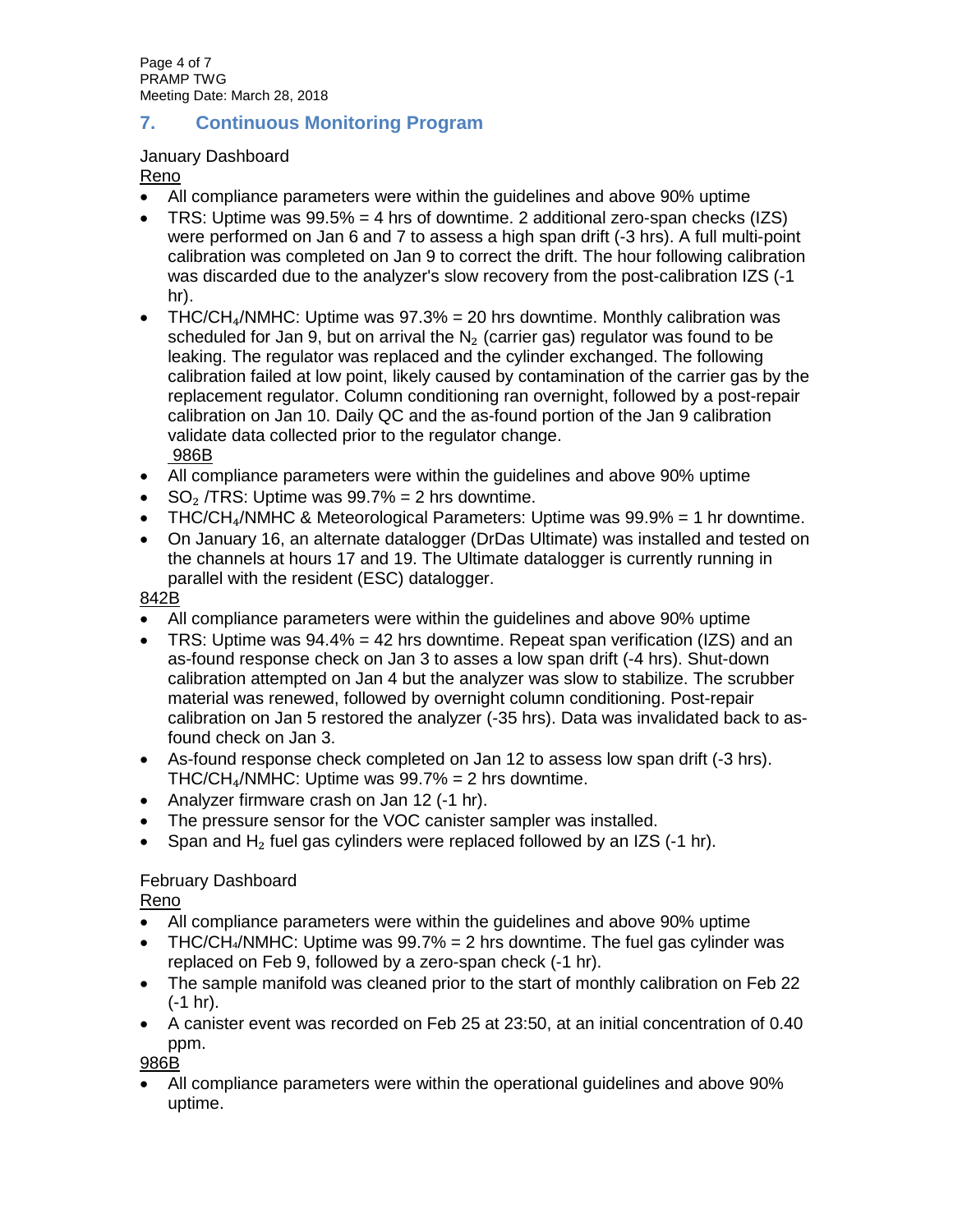Page 5 of 7 PRAMP TWG Meeting Date: March 28, 2018

- THC/CH $_4$ /NMHC: Uptime was  $98.2\% = 12$  hrs downtime. Due to low fuel gas pressure the analyzer recorded anomalously low hourly and span data on Feb 7. The fuel gas cylinder was replaced, followed by a zero-span check (-10 hrs).
- Following monthly calibration on Feb 15, the channels remained offline in order to test the canister trigger program on the Ultimate datalogger (-2 hrs).

### 842B

- All compliance parameters were within the guidelines and above 90% uptime
- TRS: Uptime was  $99.9\% = 1$  hr downtime.
- An additional zero-span check (IZS) was performed on Feb 28 to assess a high span drift (-1 hr).
	- THC/CH<sub>4</sub>/NMHC: Uptime was  $98.8\% = 8$  hrs downtimedowntime. Due to poor sample injections, sporadic instances of THC < 1.80 ppm, along with corresponding CH₄/NMHC values, were discarded in the minute data and hourly averages were recalculated. Hourly data with >15 min of poor injections were discarded on Feb 27 and Feb 28 (-5 hrs)
- The actuator failed on Feb 28 causing the IZS to fail. Data was rejected back to the identified point of failure on Feb 28, hr 21:00 (-3 hrs). The actuator was replaced on Mar 1.

# **8. Passive Monitoring Program**

• Will be tabled until next meeting.

## **9. Production Data and Ambient monitoring results**

- Have reviewed all the data for the airshed map. Data compiled for all station areas up to the end of 2017.
- Map indicates methane concentrations and production proximity to stations.
- Well sites are in closer proximity to Reno than 986 and 842.
- Higher concentrations are at night; lower wind conditions
- Going forward, this is useful for planning to use the portable monitoring station and where to expand routine monitoring activities. We will discuss further at the next face to face meeting of the TWG. We can add layers to the map to include other things such as populations.

## **10. Aerial Monitoring Update**

- AEP entered into agreement with NOA to measure greenhouse gtases around oilsands in Alberta. Started it in 2017; will continue in April, June and August of 2018.
- Flights start on April 5 to 16, using a single engine aircraft will be measuring methane and hydrocarbons. The aircraft will circle around the permeter of a facility and different heights
- Will measure the same facilities as in 2017. Will be able to do a comparison.
- Plan to go to the Seal Lake and Three Creeks area. Coordinating with Environment Canada's survey.
- Draft report should be done around the end of April. Bob will confirm the draft results can be shared with airsheds.
- Bob will provide the COSIA email to Karla to provide more information to share with the Committee.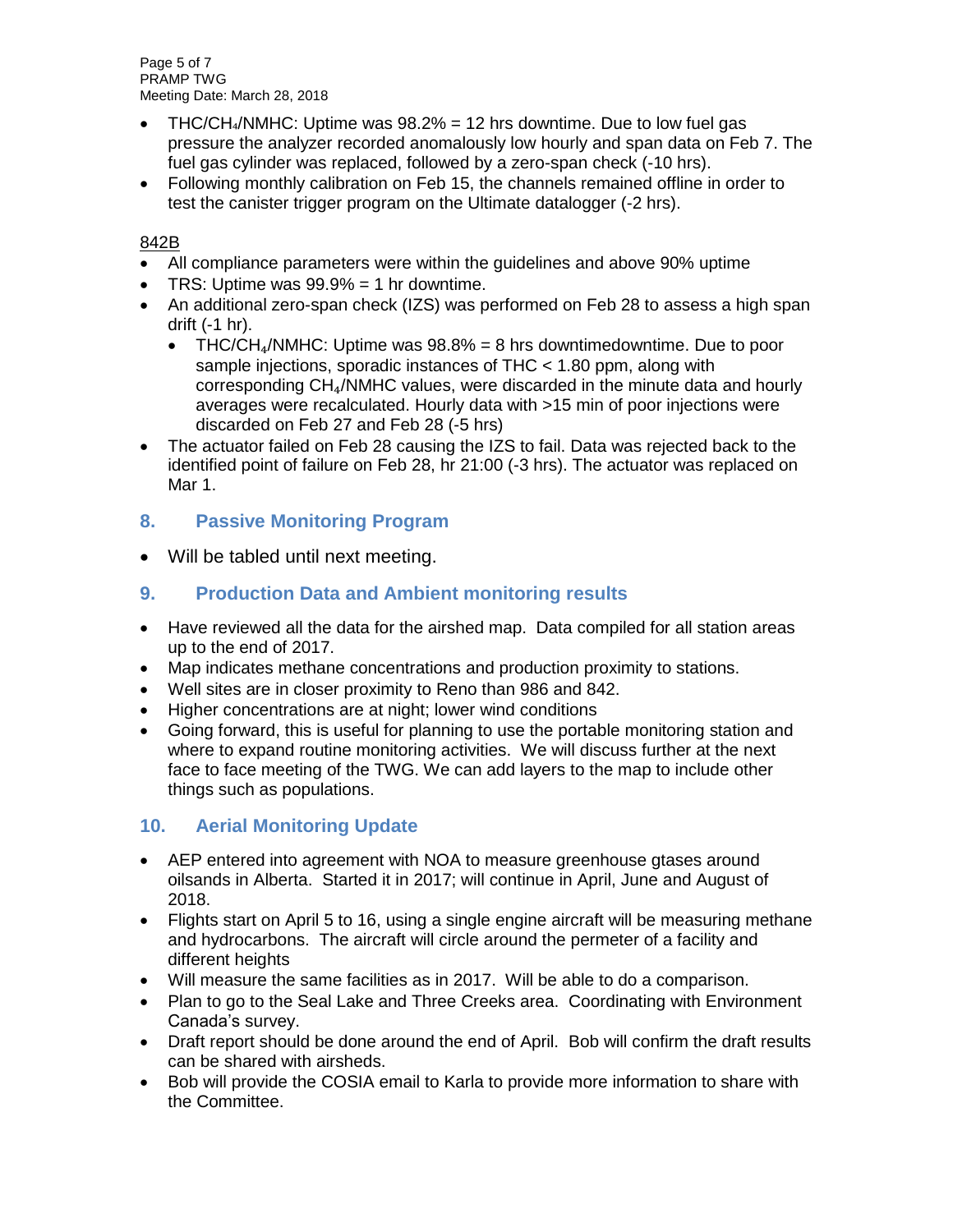# **11. Workplan Update**

- AEP should hear decisions on what is being approved next week. There were \$74m project asks with \$50m available. Not everything will be funded.
- Paperwork has been started to extend our current contract to June.

### **11. Next Meeting Date**

June 28 in Peace River; location to be determined.

## **Meeting adjourned at 12:23 by Krista Park.**

| <b>Action Item</b><br><b>Number</b> | <b>Action Item Description</b>                                                                                                                                   | <b>Status</b> |  |  |  |
|-------------------------------------|------------------------------------------------------------------------------------------------------------------------------------------------------------------|---------------|--|--|--|
| <b>New Action Items</b>             |                                                                                                                                                                  |               |  |  |  |
| 2018-03-01                          | Mike will talk to Bob Myrick about adding the government logo to the signs.                                                                                      | <b>NEW</b>    |  |  |  |
| 2018-03-02                          | Karla and Brenda will research a menu option phone number                                                                                                        | <b>NEW</b>    |  |  |  |
| 2018-03-03                          | Mike will review the history of data and based on conversations today will come back<br>with a recommendation.                                                   | <b>NEW</b>    |  |  |  |
| 2018-01-05                          | Mike will come back to the TWG with recommendations on reasonable trigger levels                                                                                 |               |  |  |  |
| <b>Completed Action Items</b>       |                                                                                                                                                                  |               |  |  |  |
| 2018-01-01                          | Maxxam will trigger the canisters that are set to expire as a test.                                                                                              |               |  |  |  |
| 2018-01-02                          | Mike will resend the sensor drawings to Reid                                                                                                                     |               |  |  |  |
| 2018-01-03                          | Mike will do research on signs and/or wraps for the stations                                                                                                     |               |  |  |  |
| 2018-01-04                          | Mike will look into a second trigger on canisters related to hydro-carbons                                                                                       |               |  |  |  |
| 2017-11-01                          | Mike will add the approval process to the TORs. Will send with the draft minutes for<br>approval.                                                                |               |  |  |  |
| 2017-11-02                          | Mike will make a recommendation to the Board on the procedures for the TWG to<br>report to the Board                                                             |               |  |  |  |
| 2017-11-03                          | Lily will ask Maxxam to provide a system design including the location of the new<br>sensor. The TWG will approve via email before Maxxam does the installation. |               |  |  |  |